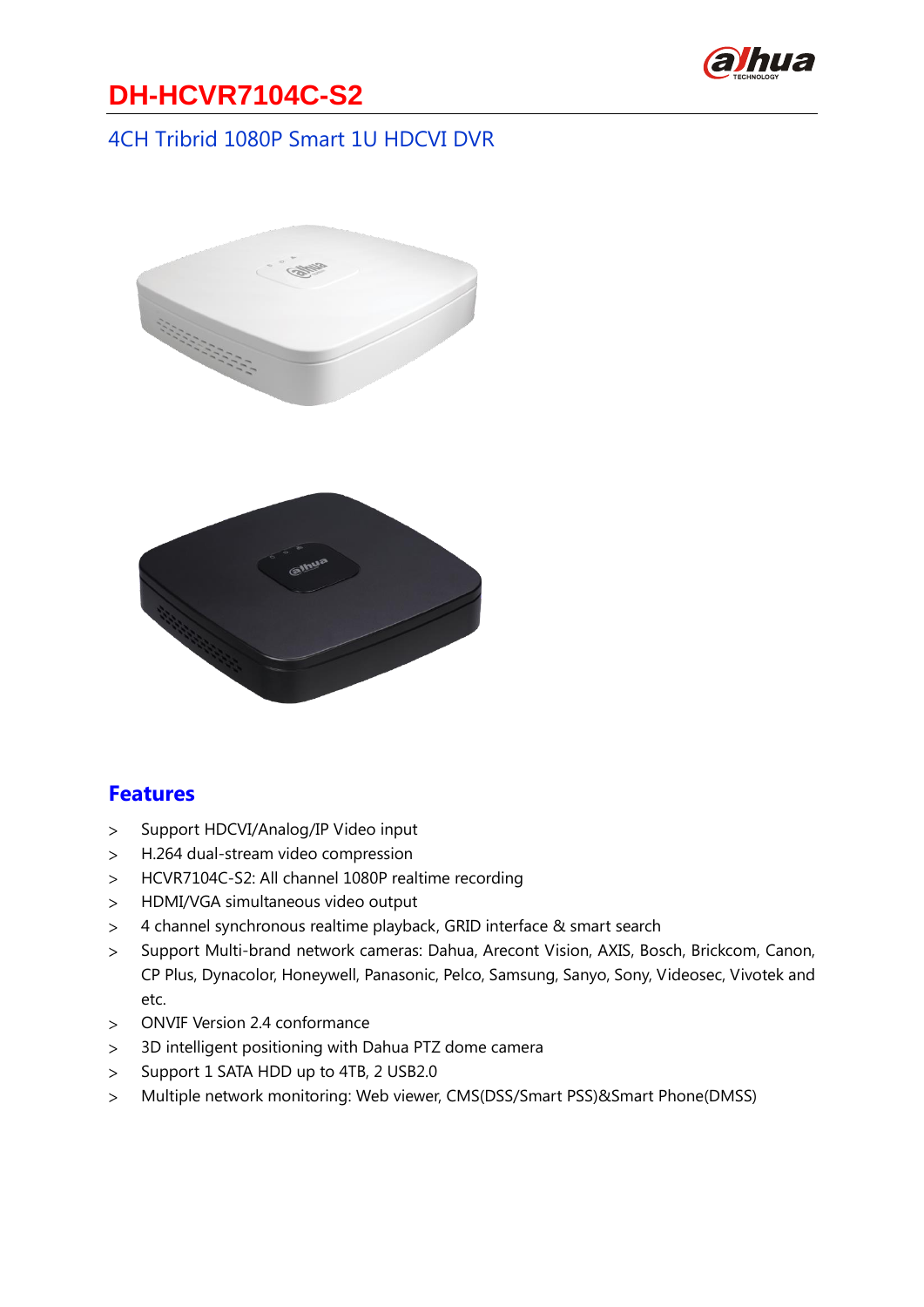

# **DH-HCVR7104C-S2**

# **Technical Specifications**

| <b>Model</b>                 |              | DH-HCVR7104C-S2                                                            |
|------------------------------|--------------|----------------------------------------------------------------------------|
| <b>System</b>                |              |                                                                            |
| Main Processor               |              | Embedded processor                                                         |
| <b>Operating System</b>      |              | <b>Embedded LINUX</b>                                                      |
| <b>Video</b>                 |              |                                                                            |
| Input                        |              | 4 channel, BNC                                                             |
| Standard                     | Analog       | NTSC/PAL                                                                   |
|                              | <b>HDCVI</b> | 1080P/720P HDCVI Camera                                                    |
|                              | IP           | Support 2ch 1080P/720P IP Camera                                           |
| <b>Audio</b>                 |              |                                                                            |
| Input                        |              | 1 channel, RCA                                                             |
| Output                       |              | 1 channel, RCA                                                             |
| Two-way Talk                 |              | Reuse audio input/output channel 1                                         |
| <b>Display</b>               |              |                                                                            |
| Interface                    |              | 1 HDMI, 1 VGA                                                              |
| Resolution                   |              | 1920×1080, 1280×1024, 1280×720, 1024×768                                   |
| Display Split                |              | 1/4                                                                        |
| Privacy Masking              |              | 4 rectangular zones (each camera)                                          |
| <b>OSD</b>                   |              | Camera title, Time, Video loss, Camera lock, Motion detection, Recording   |
| <b>Recording</b>             |              |                                                                            |
| Video/Audio                  |              | H.264/G.711                                                                |
| Compression                  |              |                                                                            |
|                              | Main         | 1080P/720P/960H/D1(1~25/30fps)                                             |
| Record                       | Stream:      |                                                                            |
| Rate                         | Extra        | $CIF/QCIF(1~25/30fps)$ , $D1(1~6/7fps)$                                    |
|                              | Stream       |                                                                            |
| <b>Bit Rate</b>              |              | 96~6144Kb/s                                                                |
| Record Mode                  |              | Manual, Schedule(Regular(Continuous), MD), Stop                            |
| Record Interval              |              | 1~60 min (default: 60 min), Pre-record: 1~30 sec, Post-record: 10~300      |
|                              |              | sec                                                                        |
| <b>Video Detection</b>       |              |                                                                            |
| <b>Trigger Events</b>        |              | Recording, PTZ, Tour, Video Push, Email, FTP, Snapshot, Buzzer & Screen    |
|                              |              | tips                                                                       |
| Video Detection              |              | Motion Detection, MD Zones: 396(22×18), Video Loss & Camera Blank          |
| <b>Playback &amp; Backup</b> |              |                                                                            |
| Sync Playback                |              | 1/4                                                                        |
| Search Mode                  |              | Time/Date, MD & Exact search (accurate to second)                          |
| <b>Playback Functions</b>    |              | Play, Pause, Stop, Rewind, Fast play, Slow play, Next file, Previous file, |
|                              |              | Next camera, Previous camera, Full screen, Repeat, Shuffle, Backup         |
|                              |              | selection, Digital zoom                                                    |
| Backup Mode                  |              | USB Device/Internal SATA burner/Network                                    |
| <b>Network</b>               |              |                                                                            |